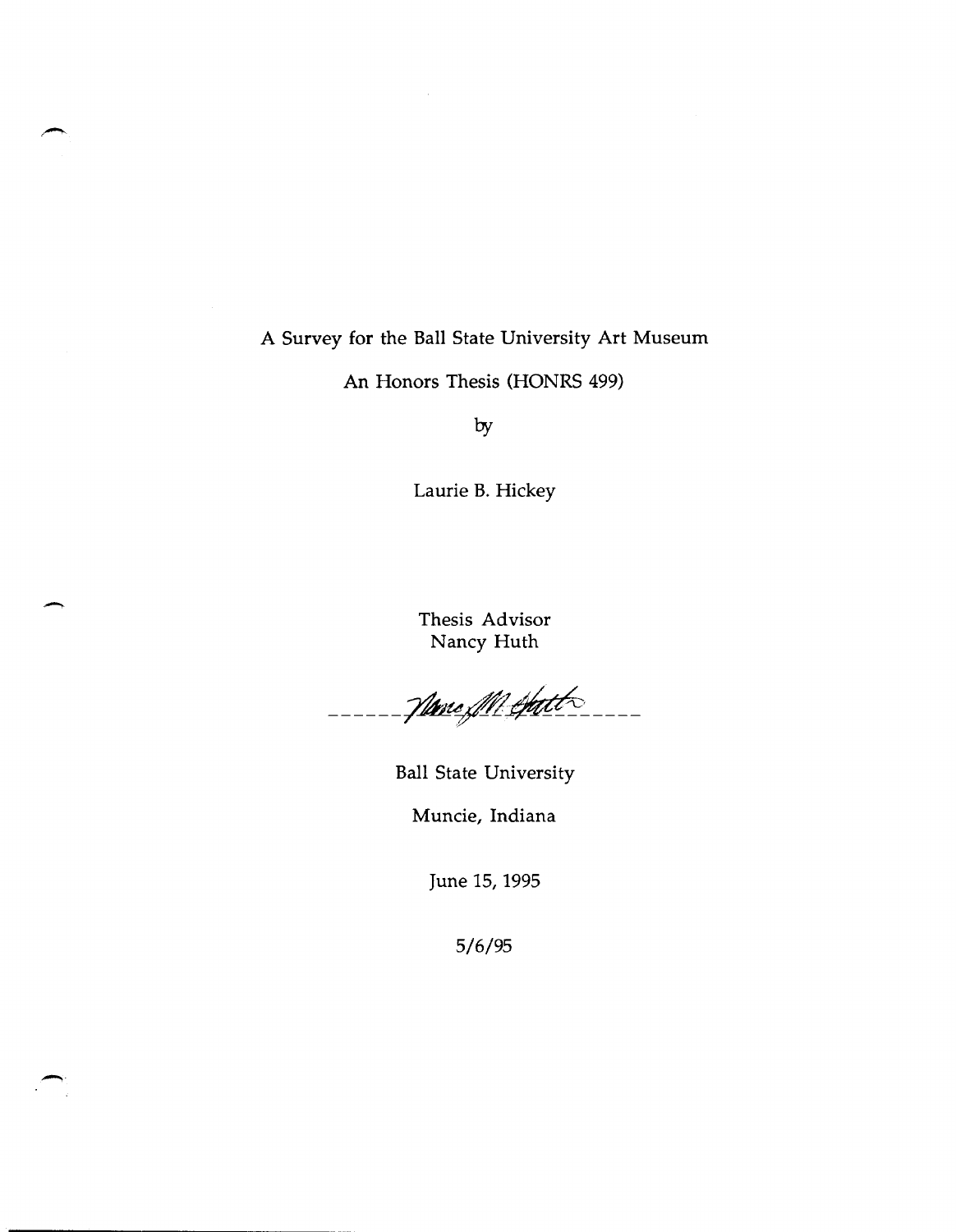${\cal L}_{\rho}$ Coll *fif.*   $LD$  $248$  $.24$ 1995 .H53

## THESIS ABSTRACT

This project is the foundation for a processing of visitor information for the Ball State University Art Museum on campus located in the Art Building. The project chronicals the process of organizing a workable survey, actually receiving the information and the results of my survey.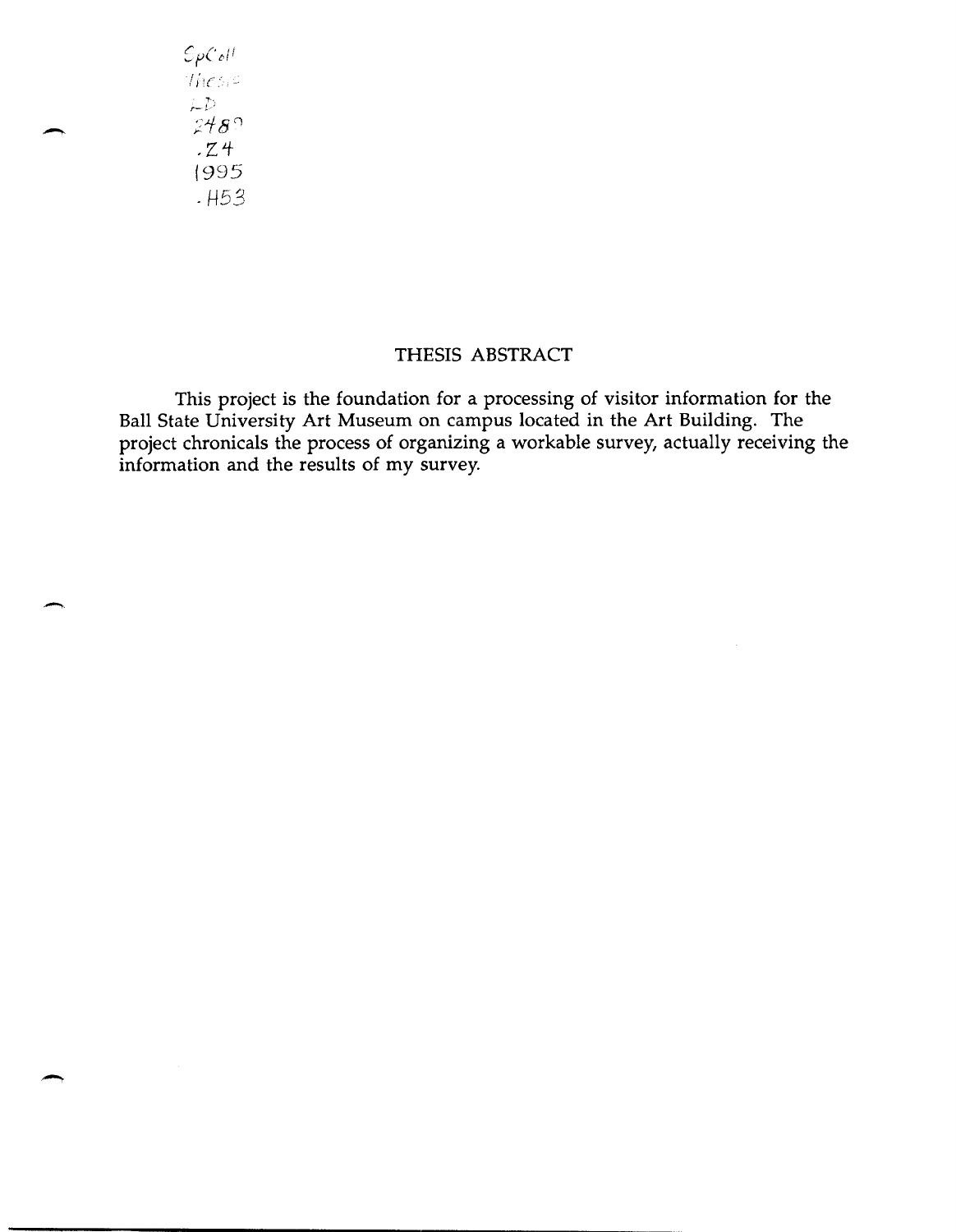The Ball State University Museum of Art's Mission Statement reads: In recognition of the importance of the educational environment, the Ball State University Museum of Art seeks to enhance the understanding of the visual arts by offering a direct experience that books, photographs, courses and lectures cannot provide. This is accomplished through:

-- the acquisition, research and documentation of significant works of art representative of the major world cultures;

the preservation of these objects through environmental control, protection from theft and damage, conservation and restoration;

-- presenting an ongoing program of coherent exhibitions formed out of the museum's and other's collections;

-- providing a broad range of educational programs, publications and materials consistent with the above; and

-- encouraging community, state and national access and interest in the collections, exhibitions, programs and publications of the Ball State University Museum of Art.

This statement reflects that the museum does have an expressed interest in not only the university and its educational pursuits, but also concerns itself with the community, even beyond Muncie. Much work, time, energy and money are incorporated into the museum, but one aspect that little is known about is the kinds of visitors that the gallery attract. For the presentation of the information attained, I will explain the process and disclose the findings.

### THE PROCESS

My advisor, Nancy Huth, who is the Curator of Education in the Ball State University Museum of Art, brought it to my attention that a survey of visitors had never been taken in this museum. As there was a need, I decided to formulate a survey, administer it and tabulate the data for the gallery to have for their information. It is important to know one's visitor's not only for the purpose of simply knowing who more specifically is traveling and utilizing the gallery, but it can also offer some insight in how to plan for future events that the gallery sponsors.

Ms. Huth and I spent time deciding what specific information would be useful to the gallery. Since this was to be a straight demographical survey, we decided on basically: sex, ethnicity, age, first time visitor, major, etc. for students and job -related questions for non-students. After obtaining the information that the museum desired, I need to consider how to pose the questions in a politically correct manner and how aesthetically the survey would look. Ms. Huth shared her museum survey files with me, which were helpful. The research that I consulted was: Visitor Surveys: A User's Manual<sup>1</sup>, a yet to be completed survey from the

<sup>&</sup>lt;sup>1</sup> Nichols, Susan, ed. Visitor Surveys: A user's manual. Professional Practice Series Technical Information Service. American Association of Museums:1990.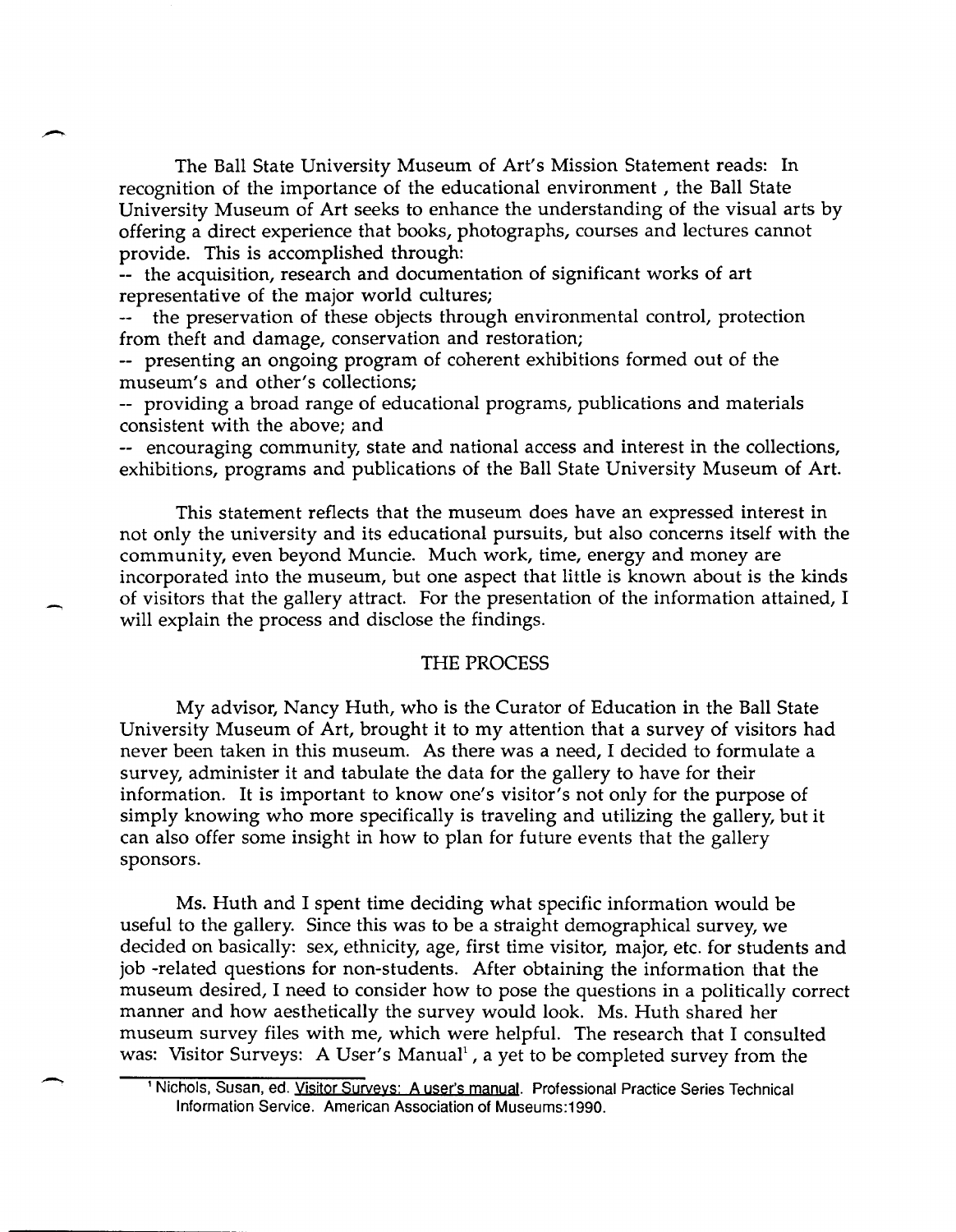Cleveland Museum of  $Art^2$ , and also and most importantly, the advice of Dr. Cathy Palomba. I sought her advice on the recommendation of Alain Joyaux, the Director of the Ball State Museum of Art, who has worked with her in the past.

Much time was spent in consultation with Dr. Palomba, Director of Research and Academic Assessment, who is knowledgeable about how to approach people and what specifically to ask in a non-threatening manner. Some aspects of data gathering to consider were: should I approach them standing, offering a small gift for their help, making it short and simple, having spaces for people to check otherwise they are wont to skip it, etc. We discussed what to say when approaching people and how to respond when they decline. The biggest portion of the time spent with Dr. Palomba was in the consideration of non-students in regard to inquiring of status and occupation. In no way, did I want to exclude people who work in the home or are retired. We spent much time dealing with the possibilities and anticipate answers and their categories. We also discussed that since the purpose was to obtain basic demographical information there would be no need to survey the groups that come for tours as most of the information is received before they even visit. The tours are scheduled and Ms. Huth collects the information needed, so in the realm of groups that the museum draw, she is already aware--it is the individual visitor of which nothing is known. After a few hours of discussion we had the format and the actual words that would be used for the actual survey.

On the recommendation of my advisor, Ms, Huth, I sought information from Wynola Richards, the Director and Assistant Provost of Affirmative Action on campus, for the appropriate way to ask about ethnicity with which Dr. Palomba agreed.

Once a final design was established and created, the museum had them printed and cut in half. We had decided that half a page should probably not be to intimidating for most people to fill out. I consulted with the museum and we decided that I would spent as much time as I could in administering this survey. I would be the one to conduct all parts of it, as there had been some discussion onwhether the art guards, employees of the art gallery, would be a part of this process. We decided that it was not the job of the art guards and did not want to force the responsibility of gathering data if they were not comfortable approaching people.

The next phase was the actual execution of the survey that much time and consideration had gone into to prepare it correctly. There are two entrances to the art museum. One is from the second floor inside the art building and the other has a large, elegant stone staircase that attracts visitors from the outside and is accessible since it is one of the borders of The Quad. I decided to place myself and conduct the

<sup>&</sup>lt;sup>2</sup> The Cleveland Museum of Art: The Getty Grant Program. Interim Report of Visitor Studies Program: 1990.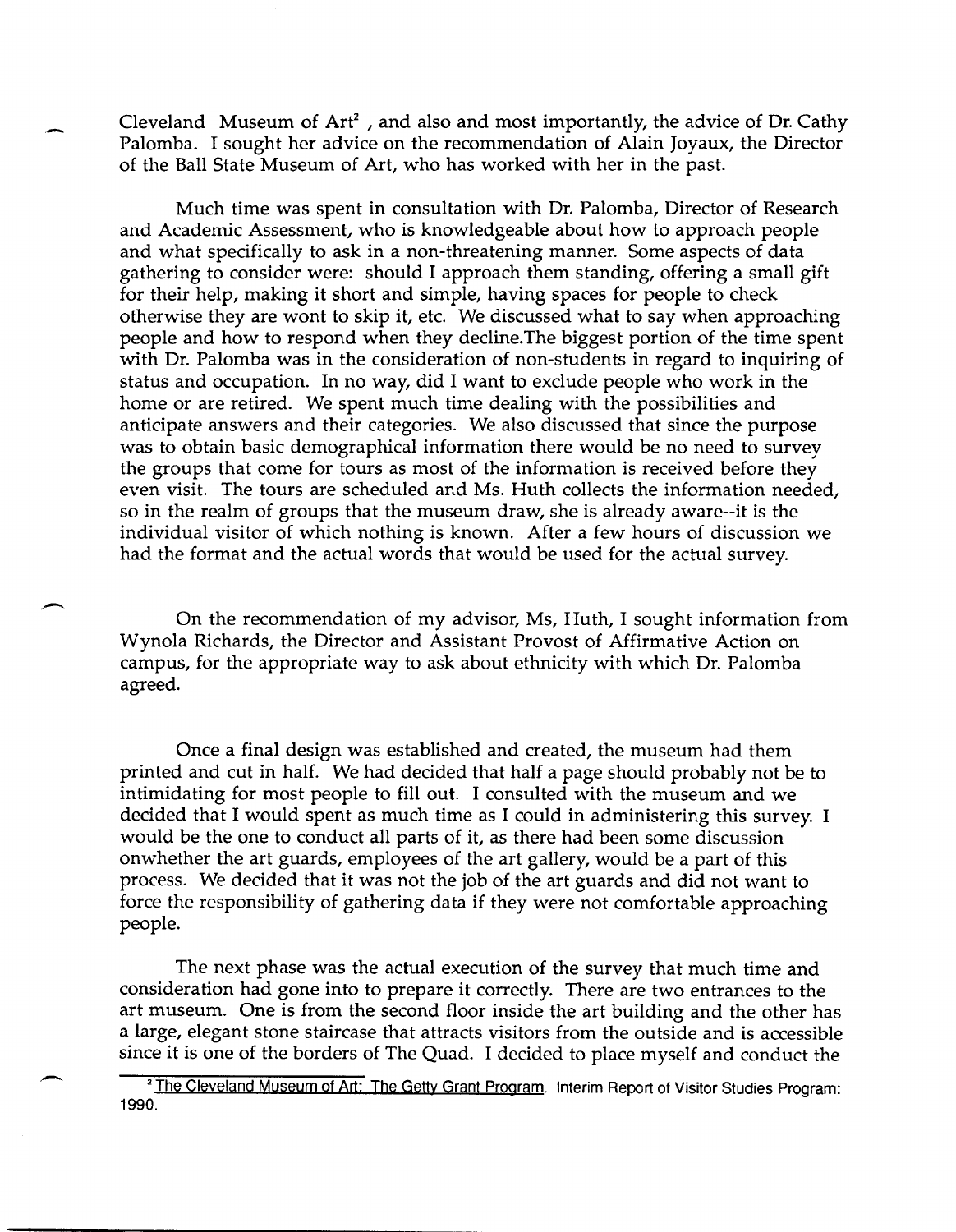survey from the information table that is in the middle of the 1st floor of the gallery, which insured that I would easily be able to notice all people who came into the gallery.

The weekend before I started the survey, Ms. Huth had spent time in a museum that asked her to fill out a survey and for doing so, they offered her a free postcard of one of the works in their museum. Noticing that as an excellent gesture, we adopted the same sort of compensation procedure.

It took a level of boldness to approach people and not sound nervous. Confidently approaching people puts them more at ease and more prone to filling out the survey. Having the advantage of an outgoing personality made the survey somewhat easier than it could have been. When I would see someone enter the gallery, I would gather a pencil, a postcard, and a survey card. I made an effort to not be overenthusiastic, as I did not want to be overpowering when approaching them. I considered that the art museum is a quiet place and no one expects someone to run up to them.

When people came into the gallery, I would give them time to take their coat off or take a moment to get familiar with the surroundings if they obviously had not been to the museum in the past. Art museums can be a place of high intimidation if unfamiliar. To the other extreme, students who had been in the museum many times were more difficult to stop from whisking past me, especially if I did not know the student. Overall, I was very pleased with the responses of people. Generally, people were pleased to receive the postcard and therefore, willing to help out. Only a few times did I feel like I was truly imposing, but after they realized how short the survey was they seemed to not be so bothered. Only a total of four people declined to partake in the survey.

Even though the questions that were asked were not intensely personal, I maintained a level of privacy. I would accept the completed survey and immediately turn it over, mark the date and time. I wanted to turn it over so the person would not think that I would tally or even look at their information right there. I also chose to write the date and time on the back of the card in from of them, so if they would know exactly what I was writing. It is actually more so they are comfortable and know that I was not writing some extra comment about them. Perhaps, it was a consideration that most people did not notice, but I noted that others seemed curious as to what I wrote and I am glad to took the precautions. I would have not wanted to write on the back later and have the person see me and what what I was writing about them.

Something that I would do differently is to not capitalize 'Ethnic Category'. It gives the appears that that is what is most important to the gallery, but also it made the subsequent directions more difficult to note. In the same style and size are the instructions to the survey-takers to choose the box that is appropriate for them. The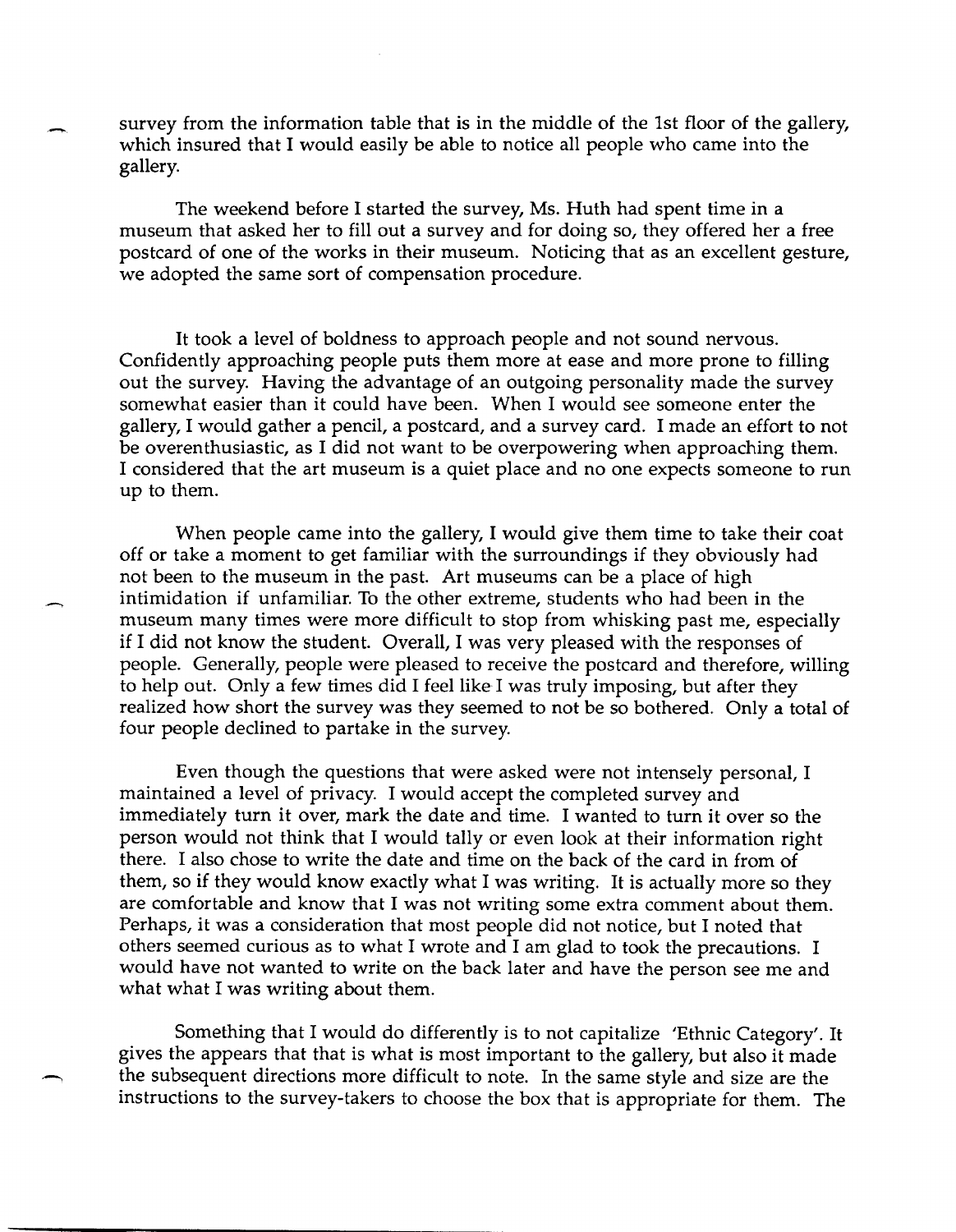choice is either 'full-time student' or 'other patrons' and people seemed to not see that so easily since the instructions did not stand out as much. I noticed that many students proceeded to fill out both boxes. When I noticed this happening, I started giving more explanation after they said they would be willing to fill it out. I simply asked if they were full-time students and specifically directed them to one box or the other.

I spent no less than one hour and no more than three hours in one sitting. Most of the time was between 9am-11am. The dates that I spent in the gallery were: 4/3,4/6,4/7,4/11,4/12,4/13,4/14,4/12. and 4/29.

I divided the results onto two main sections: Students and Non-students. Within those two sections, both are divided further into male and female. It should be noted that in not every case did the person fill out every space should it be noted that some of the numbers do not add up to the number of persons surveyed.

#### THE FINDINGS

#### STUDENTS--female

68 female students were surveyed.

First time visitors: 8 Non-first time visitors: 60 Number of times visited in the past 12 mos.: 0(3x),1(5x), 3(4x), 2(5x), 3, 4,5, 6(3x), 7, 10(3x), 12, 15, 20(3x), 25, 33, 100. Age: under 18: 3; 18-25: 55; 26-35: 1; 36-50: 1; over 50: O. Ethnicity: White: 56; Black: 2; Hispanic: 2; Asian/Pacific Islander: 2. BSU Student: yes: 63; no: 2--Shenandoah Middle School and Sinclair College Year: Freshman: 15; Sophomore: 14; Junior: 14; Senior: 14; Graduate: O. If here for a class, identify: AHS 262/Nancy Steele-Hamme: 12; AHS 252/Ken Davis: 9; ENG/O'Hearn: 7; AFA 101/Judy Wojek: 5; HIST 150/Dr. McClune: 3; MATH/Parkinson: 3; AED 399/Polly Wolfe: 2; Printmaking/Serojini Johnson: 2; HONRS/Dr. Edmonds: 2; Painting: l. Major: Graphic Design: 10; Art: 7; Art Education: 7; Elementary Education: 6; Photography: 5; Architecture: 4; 3-D Design: 4; Undecided: 4; Spanish: 2; Speech Pathology: 2; Accounting: 1; Metals: 2; Fashion/Marketing: 1; Anthropology: 1; Biology: 1; English: 1; General Studies: 1; Japanese: 1; Physical Education: 1; Reason for visit: assignment: 17; sketching: 8; had free time: 8; class in gallery: 7; see collection: 5; student show: 4; work in gallery: 4; visit friend: 2; showing friend the museum: 1; helping friend: 1; seeing how art people do art: 1; view 15th-18th c./pre-Columbian collection: 1; admire specific sculpture: 1; use A.R.T.S.: 1.

58% of the students surveyed were female.

88% of the female students surveyed were not first time visitors. 81 % of the females students were in the 18-25 age bracket.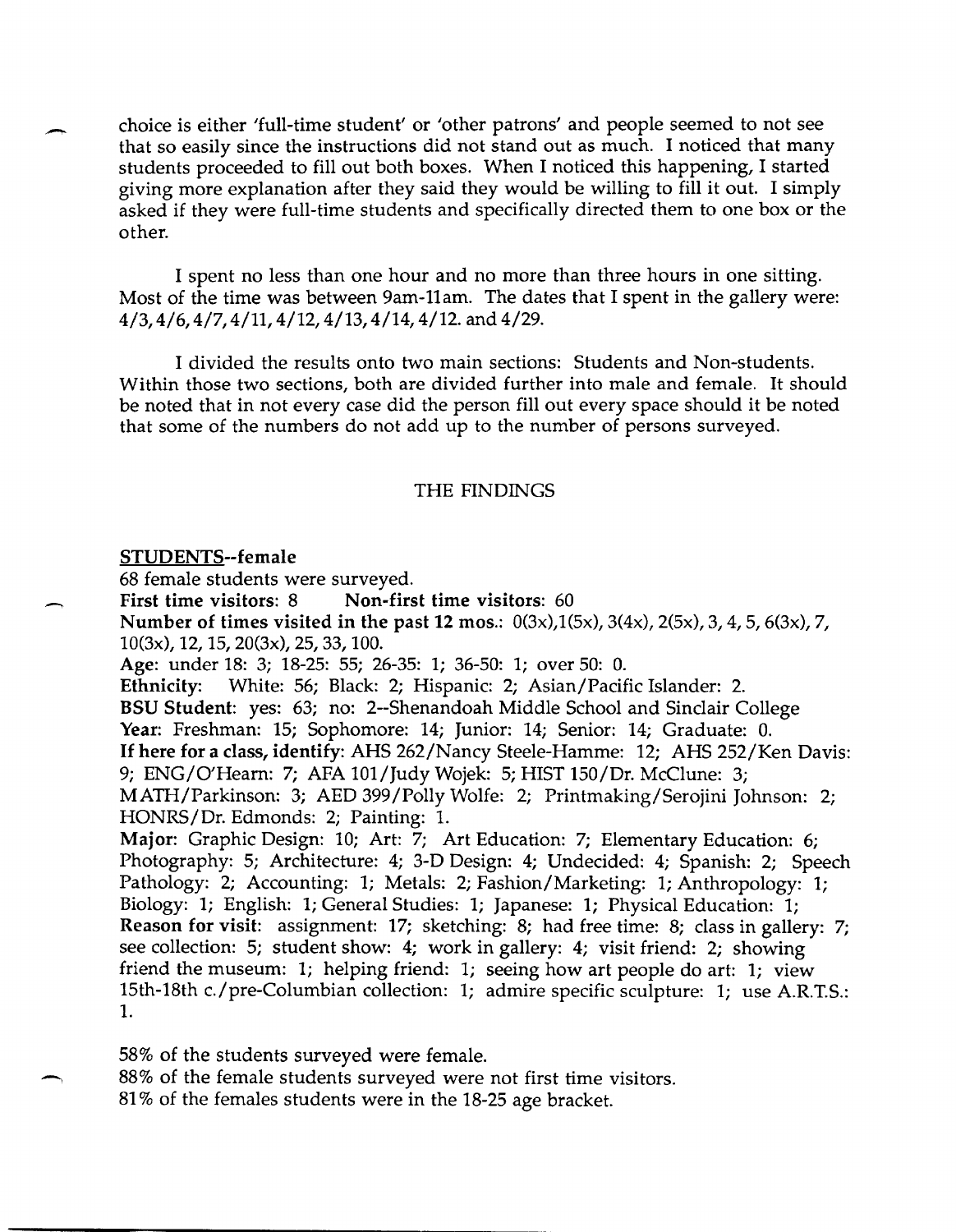- 82% of the female students surveyed classified themselves as 'White.'
- 93% of the female students surveyed were Ball State students
- 22% of the female students surveyed were freshmen.
- 68% of the female students surveyed were in the gallery for a class.
- 56% of the female students surveyed had art-related majors.

### STUDENTS--males

54 male students were surveyed.

First time visitors: 5 Non-first time visitors: 49

Number of times visited in the past 12 mos.: O(2x), 1(2x), 2(2x), 3, 4, 5, 8(2x), 10(2x), 12, IS, 20(3x), 25,64,200.

Age: Under 18: 2; 18-25: 45; 26-35: 1; 36-50: 1; over 50: 1.

Ethnicity: White: 49; Black: 4; American Indian: 1.

BSU Student: yes: 47; no: 2--Eckard College and West Carrollton High School. If here for a class, identify: AHS/Ken Davis: 11; HIST ISO/Dr. McCrane: 7; AFA 101/Judy Wojek: 6; AHS 262/Nancy Steele-Hamme: 5; ENG/O'Hearn: 2; Poetry/Hamilton: 1; Painting: 1; AHS/Ron Rarick: 1; Classics and Latin: 1. Major: Graphic Design: 6; Undecided: 6; Psychology: 4; Art: 4; Architecture: 3; Elementary Education: 3; Art Education: 2; 3-D Design: 2; Photography: 2; Political Science: 2; Metals: 2; Telecommunications: 2; Criminal Justice: 1; Physics: 1; Drawing: 1; German: 1; Natural Resources: 1; Philosophy: 1; Journalism: 1; History: 1; 3-D Design: 1, Actuary Science: 1, Computer Science: I, Printmaking: 1.

Reason for visit: assignment: 15; class: 11; curiosity: 9; student show: 4; drawing class: 3; working: 2; looking for someone: 1; visiting BSU: 1; giving tour of campus: 1; with friend: 1; study break: 1.

- 44% of the students surveyed were male/
- 91% of the male students surveyed were not first time visitors.

83% of the male students surveyed were in the 18-25 age bracket.

91 % of the male students surveyed classified themselves as 'White.'

87% of the male students surveyed were Ball State students.

65% of the male students surveyed were in the gallery for a class.

44% of the male students surveyed have art-related majors.

### OTHER PATRONS--females

18 female non-students were surveyed First time visitor: 5 non-first time visitors: 8 Number of times visited in the past 12 mos: 1(2x), 3, 5, 8, 24, 250. Age: Under 18: 0; 18-25: 2; 26-35: 5; 36-50: 5; over 50: 5. Ethnicity: White: 14; Asian: 1. City/State: Muncie: 4; Anderson: 2; Greenfield: 2; Selma: 1; Yorktown: 1;

Connersville: 1; 1; Daleville: 1; Denver, CO: 1; San Antonio, TX: 1; Tulsa, OK: 1;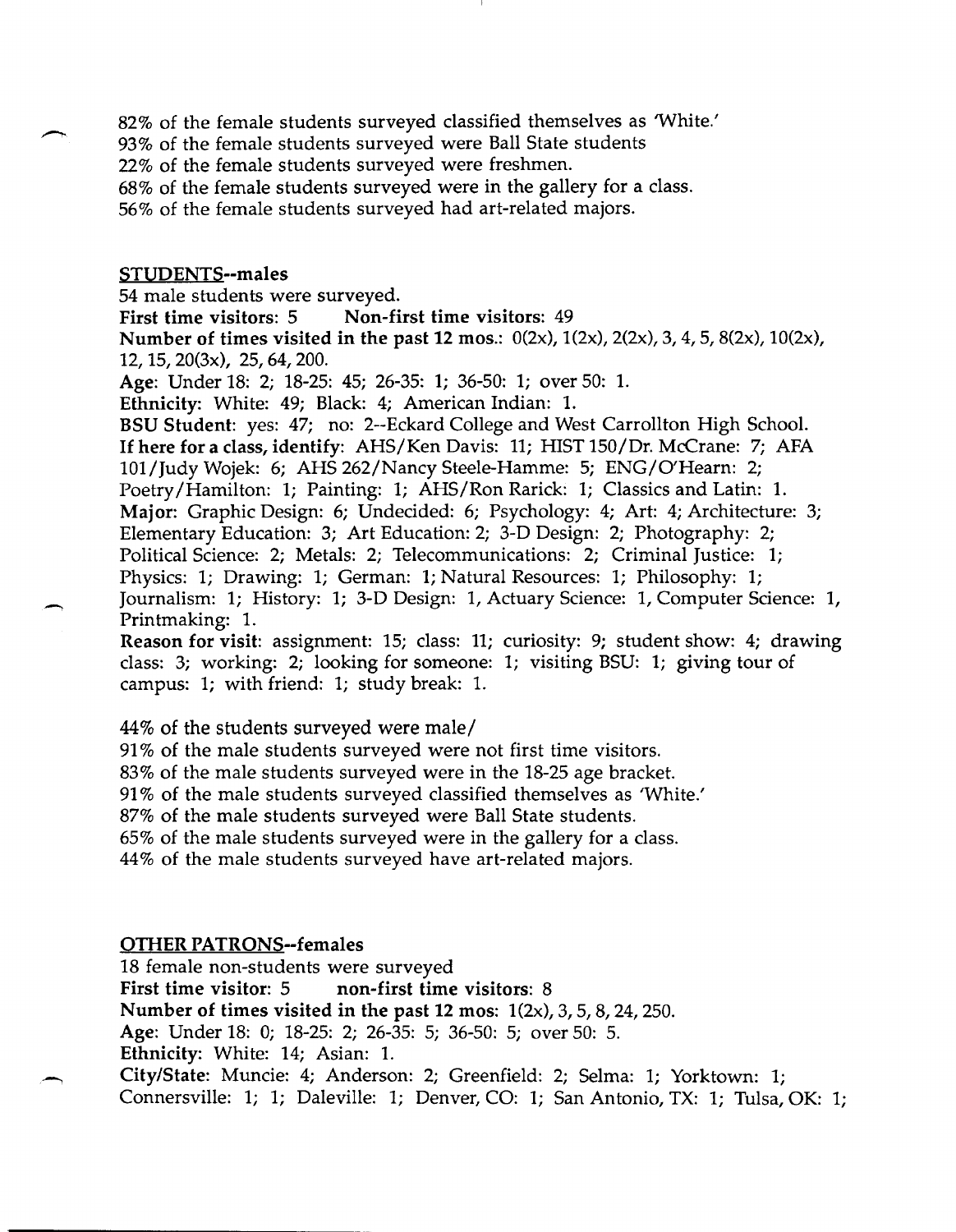Elkland, MO: 1; Champaign, IL: 1; Carrollton, OH: 1.

Status: working: 6; retired: 3; other: 2.

Occupation: teacher: 3; housewife: 2; retail sales: 2; college professor: 2; visiting professor: 1; administrator: 1; register nurse: 1; certified dental assistant: 1; secretary: 1; artist: 1.

Reason: student show: 8; own interest: 3; visiting son: 1; buy postcards: 1; teaching class: 1; helping student/husband: 1.

Income: under 25,000: 4; 25-45: 5; 46-75: 3; 76-100: 2; over 100: O.

51 % of the other patrons surveyed were female.

44% of the other female patrons surveyed were not first time visitors.

Of the other female patrons, each age bracket of 26-35, 36-50, and over 50 each had 28%.

78% of the other female patrons classified themselves as 'White.'

22% of other female patrons surveyed were from Muncie.

33% of other female patrons surveyed were of working status.

44% of other female patrons surveyed were seeing the Student Show.

28% of other female patrons surveyed fell into the 25,000-45, 000 household income bracket.

# OTHER PATRONS--males

17 male non students were surveyed.

First time visitors: 4 Non-first time visitors: 11

Number of times visited in the past 12 mos.:  $0(2x)$ ,  $2(2x)$ , 6, 7, 8, 50.

Age: Under 18: 0; 18-25: 4; 26-35: 3; 36-50: 2; over 50: 7.

Ethnicity: white: 15.

City/state: Muncie: 7; Indianapolis: 3; Anderson: 1; TIpton: 1; Noblesville: 1;

Pennville: 1; Elkland, MO: 1; Champaign, IL: 1.

Status: working: 10; retired: 1; other: 1.

Occupation: teacher: 5; business forms/sales: 1; cook: 1; accountant: 1; professor: 1; quality control specialist: 1; software developer: l.

Reason: visiting campus: 5; just to visit: 3; work related: 1; student show: 1.

Income: under 25,000: 4; 25-45: 4; 45-75: 3; 75-100: 1; over 100: 1.

49% of the other patrons surveyed were male.

65% of the other male patrons surveyed were not first time visitors.

41 % of the other male patrons surveyed were over 50 years old.

88% of the other male patrons surveyed classified themselves as 'White.'

41 % of the other male patrons surveyed were from Muncie.

59% of the other male patrons surveyed were of working status.

29% of the other male patrons surveyed were in the gallery since they were visiting the campus.

Of the household income brackets, both under 25,000 and 25, 000-45,000 each had 24% of the male patrons surveyed.